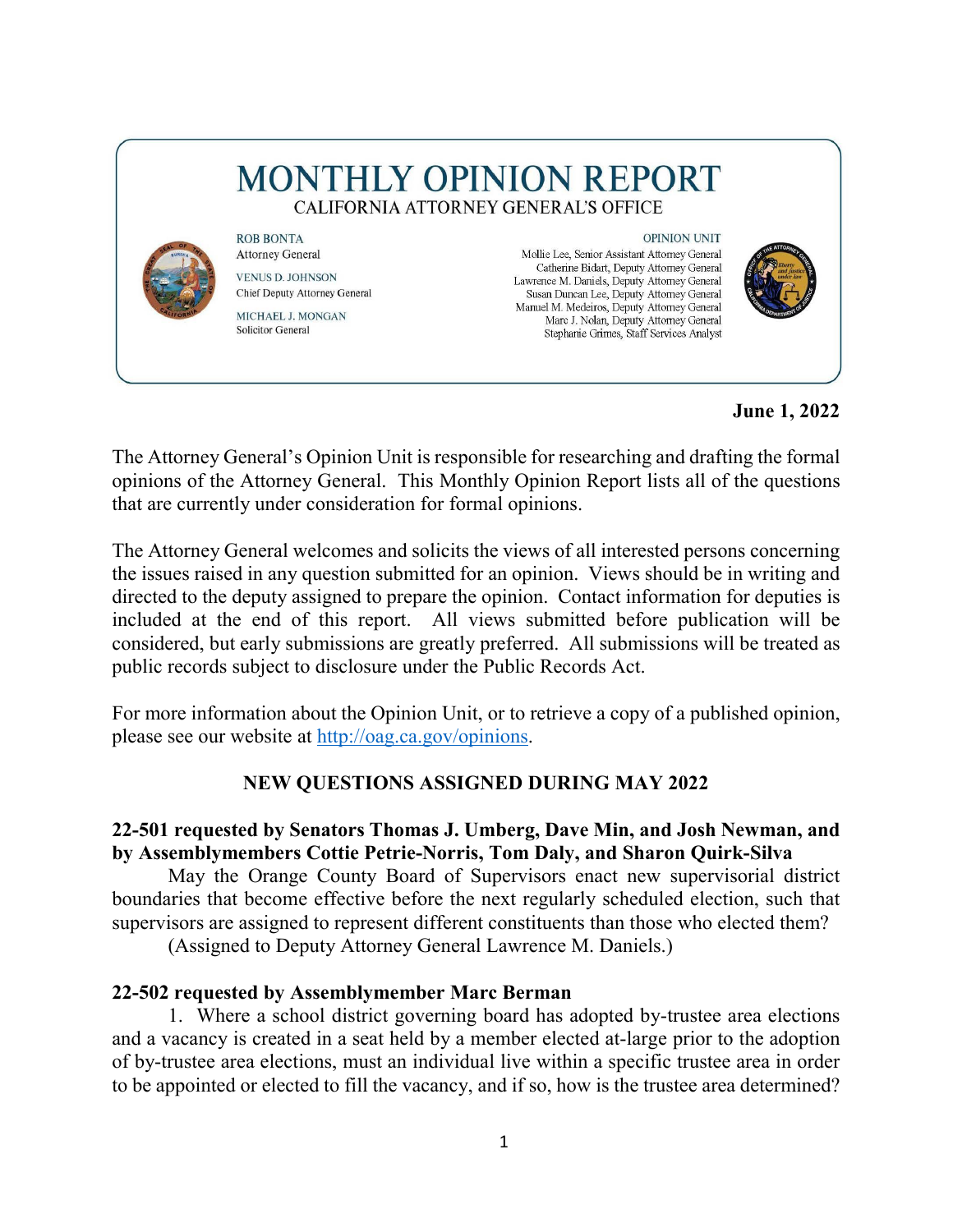2. Where a school district governing board has revised the boundaries of its trustee areas following the decennial census, do the revised boundaries apply where a vacancy occurs during the term of a governing board member elected prior to revision of the boundaries or would the boundaries in effect at the time of the previous election be used to determine eligibility to fill the vacancy?

(Assigned to Deputy Attorney General Susan Duncan Lee.)

#### **OPINIONS ISSUED OR CONCLUDED DURING MAY 2022**

#### **Opinion No. 22-302 (issued May 5, 2022)**

*Question Presented and Conclusion:* 

 MARK TARDIF, a registered voter and resident of the Orange County Department Tustin City Council, in violation of Government Code section 1099, and by doing so of Education's First Trustee District, has applied to this office for leave to sue REBECCA "BECKIE" GOMEZ in quo warranto to remove her from her public office as a member of the Orange County Board of Education representing the Department of Education's First Trustee District. The application asserts that Gomez, while serving her term on the County Board of Education, assumed a second and incompatible public office as a member of the forfeited her seat on the Board of Education.

We conclude that there is a substantial legal issue as to whether Gomez is simultaneously holding incompatible public offices as a member of both the Orange County Board of Education and the Tustin City Council. Consequently, and because the public interest will be served by allowing the proposed quo warranto action to proceed, the application for leave to sue is GRANTED.

#### **Opinion No. 21-1101 (issued May 12, 2022)**

 *Question Presented and Conclusion:* 

 May a person lawfully purchase California State Lottery tickets from an authorized retailer on behalf of another person and charge a fee for doing so? retailer on behalf of another person and charge a fee for doing so? No, a person may not lawfully purchase California State Lottery tickets from an

authorized retailer on behalf of another person and charge a fee for doing so.

#### **Opinion No. 14-202 (issued May 19, 2022)**

*Questions Presented and Conclusions:* 

service fund? 1. Must "premium" from the sale of school general obligation bonds be deposited in a school or community college district's interest and sinking fund, also known as a debt

Yes, all premium from the sale of school general obligation bonds must be deposited in the district's interest and sinking fund.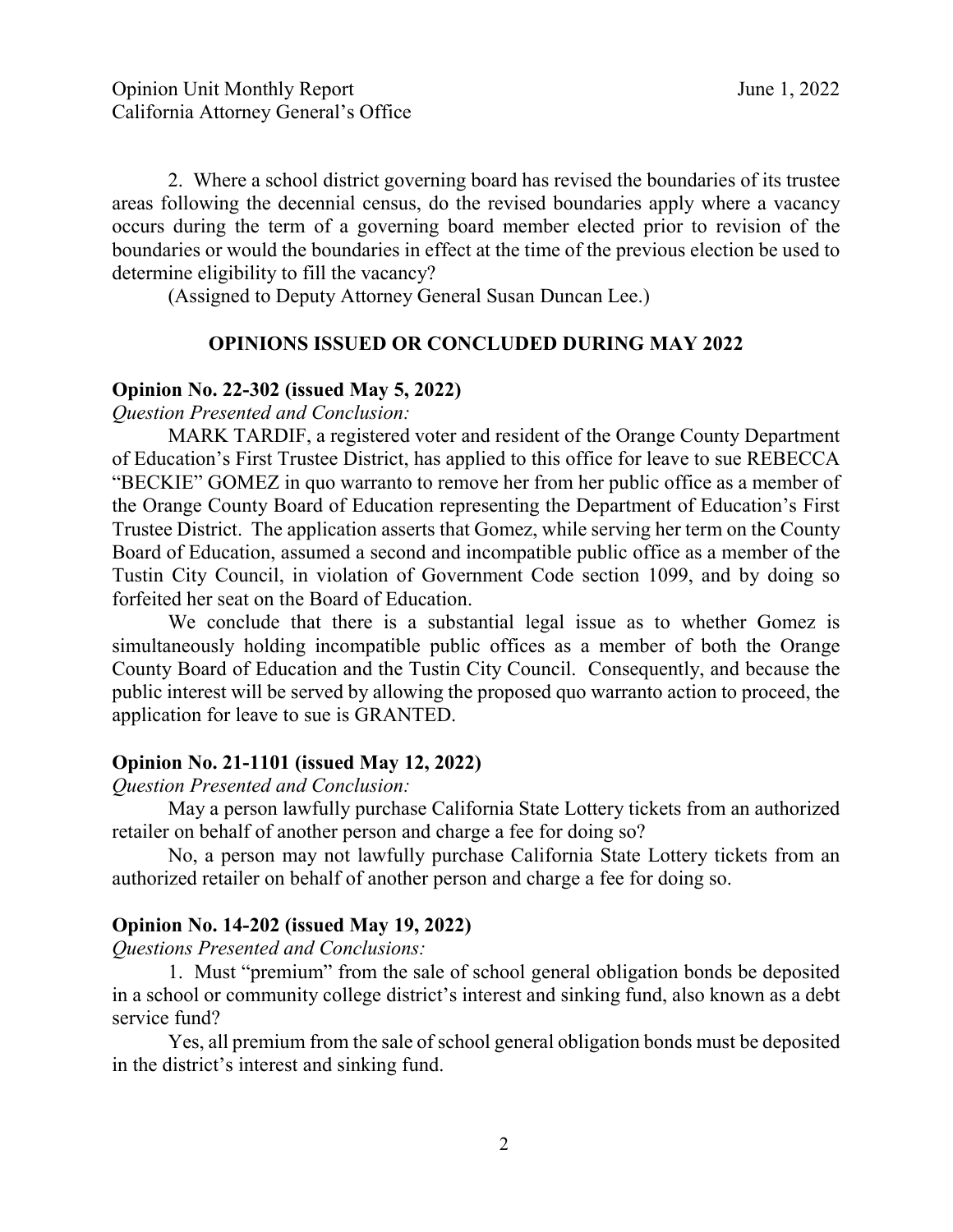2. May premium be used to pay bond-related expenses such as bond issuance costs listed in Education Code section 15145(a), an underwriter's discount, or interest on previously issued securities?

 No, bond premium may not be diverted to another purpose, such as to pay bond issuance costs, an underwriter's discount, or interest on previously issued securities.

#### **Opinion No. 21-1102 (issued May 26, 2022)**

*Questions Presented and Conclusions:* 

 1. Under the Ralph M. Brown Act, may legislative support staff of individual city councilmembers attend a closed session to assist and advise their individual members in the performance of the members' duties?

No, as a general matter, legislative support staff of individual city councilmembers may not attend closed sessions. If a person on such staff has an official or essential role to play in a particular closed session, however, then that person may attend for that purpose.

2. If legislative support staff of individual city councilmembers are not permitted to attend a closed session as described in Question 1, may the members share information obtained in closed session with their individual support staff to assist the members in performing their legislative duties?

No. City councilmembers may not share with their individual support staff, who were not permitted to attend a closed session, information obtained in that closed session unless the city council has authorized the disclosure of such information.

 housing authority to meet jointly in closed session with a board of housing commissioners, 3. Would it violate the Ralph M. Brown Act for a city council acting as the city's which the housing authority oversees, provided that statutory authorization exists for both entities to go into closed session?

 No. The Act does not prohibit a joint closed session of two local agencies, if each agency is authorized to meet in closed session based on the same exception and same set of facts. Such agencies may together meet in closed session under that exception.

#### **Opinion No. 22-101 (reissued May 26, 2022)**

*Question Presented and Conclusion:* 

MICHAEL SCHLESINGER, a resident of the City of Mission Viejo, requests leave to sue ED SACHS, WENDY BUCKNUM, and GREG RATHS in quo warranto to oust them from their public offices as members of the Mission Viejo City Council. The quo warranto application alleges that ouster is required on the ground that the elected terms of Councilmembers Sachs, Bucknum, and Raths have expired.

We conclude that whether the terms of Councilmembers Sachs, Bucknum, and Raths have expired presents substantial questions of law and fact that warrant a judicial resolution. Because we further conclude that it would be in the public interest to allow Schlesinger to initiate a lawsuit in quo warranto, leave to sue is GRANTED.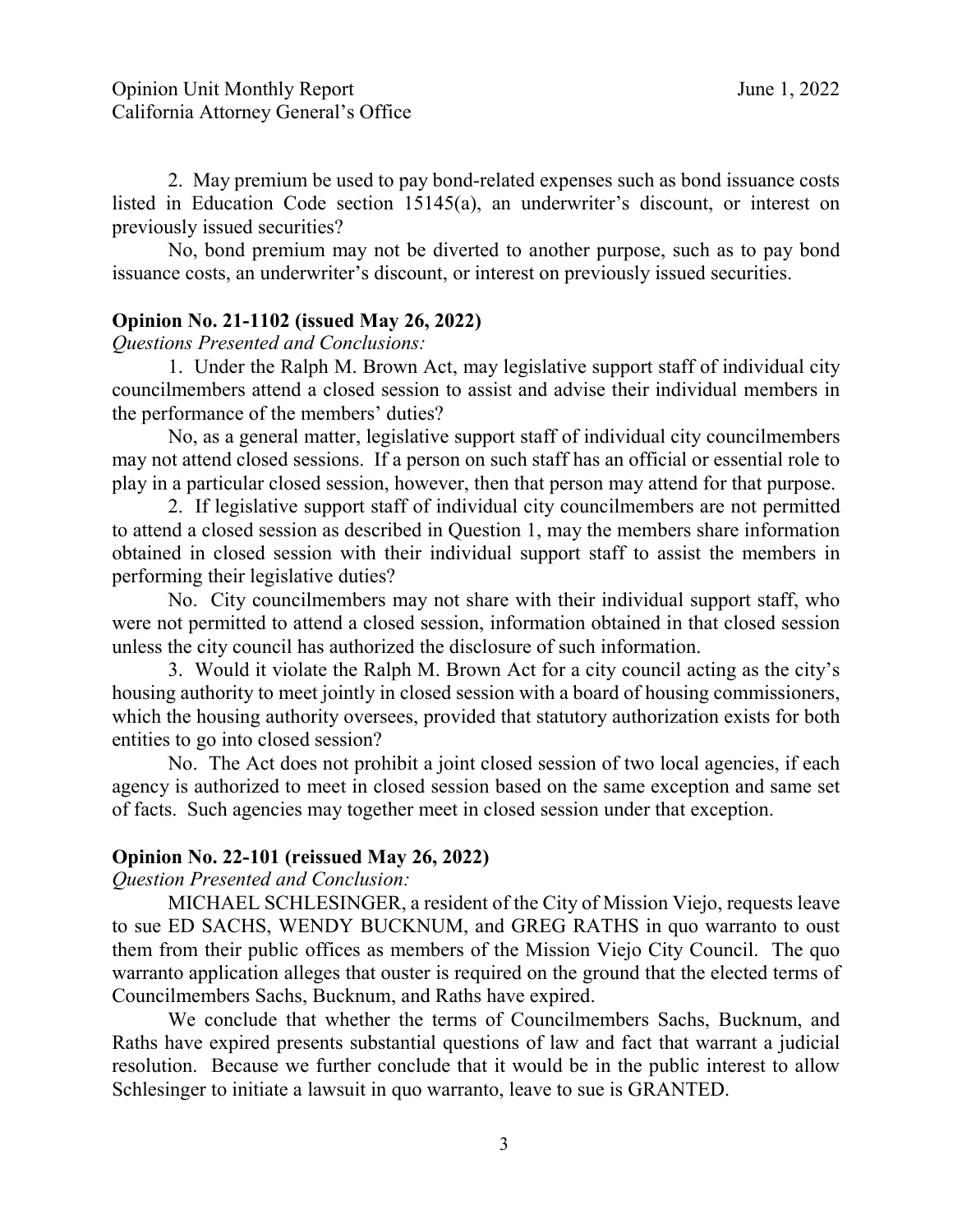#### **OPINIONS PENDING**

### Opinion Requests

- trustee area in order to be appointed or elected to fill the vacancy, and if so, how is the trustee area determined? 2. Where a school district governing board has boundaries in effect at the time of the previous election be used to determine **22-502** 1. Where a school district governing board has adopted by-trustee area elections and a vacancy is created in a seat held by a member elected at-large prior to the adoption of by-trustee area elections, must an individual live within a specific revised the boundaries of its trustee areas following the decennial census, do the revised boundaries apply where a vacancy occurs during the term of a governing board member elected prior to revision of the boundaries or would the eligibility to fill the vacancy? (Duncan Lee)
- 22-501 who elected them? (Daniels) **22-501** May the Orange County Board of Supervisors enact new supervisorial district boundaries that become effective before the next regularly scheduled election, such that supervisors are assigned to represent different constituents than those
- **22-403** May a member of the Nevada County Board of Supervisors concurrently serve as general manager for the Truckee Tahoe Airport District? (Duncan Lee)
- Brown Act when: 1) the administrators of the school districts created the entity school boards authorize their districts to enter into yearly membership **22-402** Is the governing body of an entity that employs a lobbyist and advocates on behalf of member school districts, and whose membership consists of substantially all the school districts in the county, a "legislative body" under the consistent with standing school board policies; 2) the school boards have delegated their statutorily-authorized lobbying duties to the entity; and 3) the agreements with the entity, which provide that the entity will lobby state and federal policymakers collectively on the districts' behalf, preclude the districts from taking lobbying positions adverse to or in conflict with the entity, and require the school districts to pay yearly dues? (Medeiros)
- **21-1001** 1. May a county adopt policies to address the environmental impacts of pesticides in a Local Coastal Program without violating Food and Agricultural Code section 11501.1? 2. May a county adopt ordinances to regulate pesticides in the coastal zone to implement Local Coastal Program requirements? (Daniels)
- criminal history information during the criminal discovery process? (Medeiros) **21-401** May a district attorney provide criminal defense counsel or a self-represented criminal defendant an unredacted copy of a witness's or victim's state summary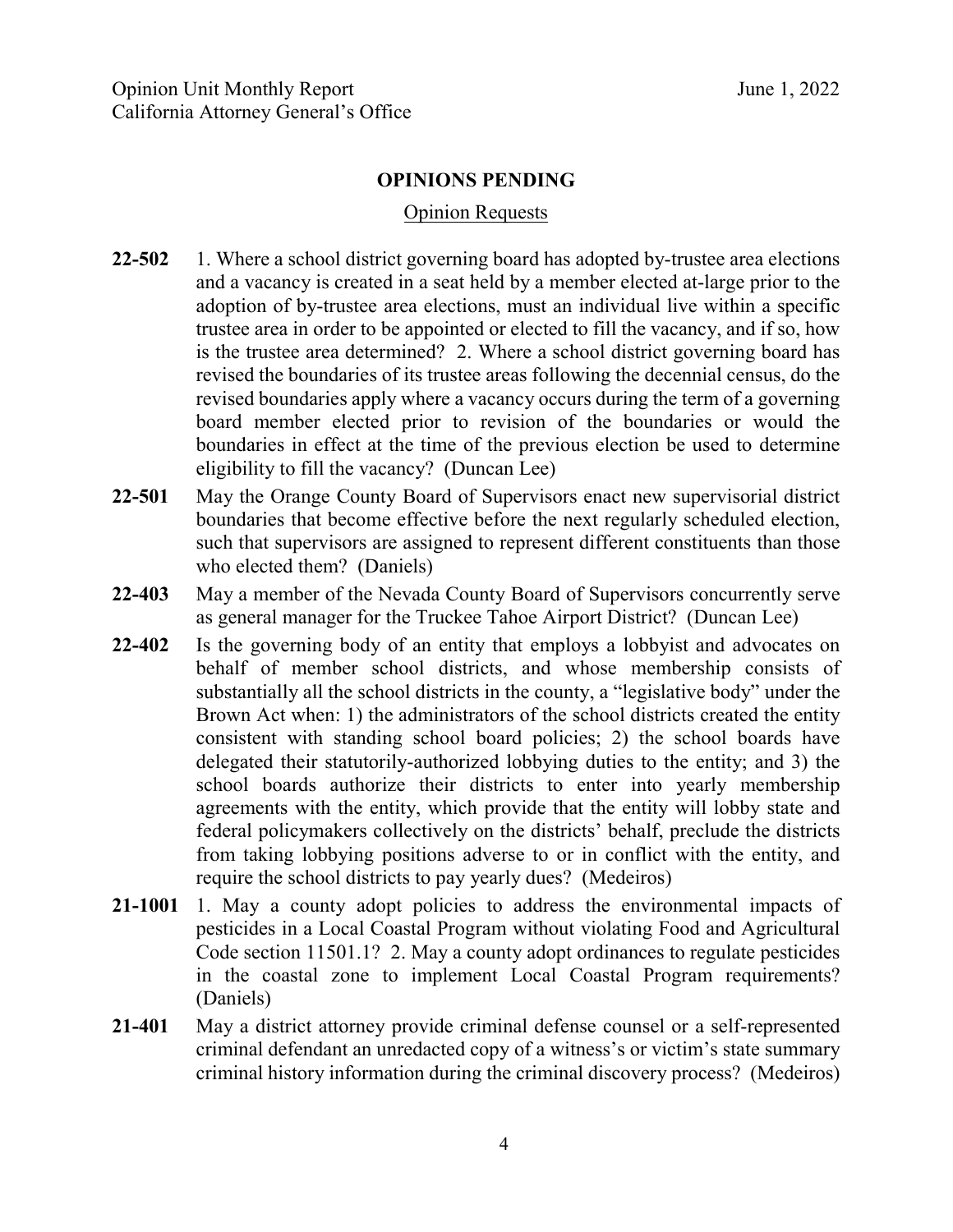- **20-1001** May a district attorney provide criminal defense counsel the defendant's unredacted state summary criminal history information during the criminal discovery process? (Medeiros)
- **19-301** Is a paid victim advocate for sexually exploited youth a mandated reporter under the Child Abuse and Neglect Reporting Act (CANRA)?<br>Quo Warranto Matters

- City Council be appointed to fill a temporary vacancy in the District 10 seat on **22-304** May a person who has served three previous four-year terms on the Los Angeles the council? (Daniels)
- **22-303** Is the person appointed to fill a vacancy on the Alameda County Board of Supervisors, District 3 seat, eligible to hold this office? (Bidart and Nolan)